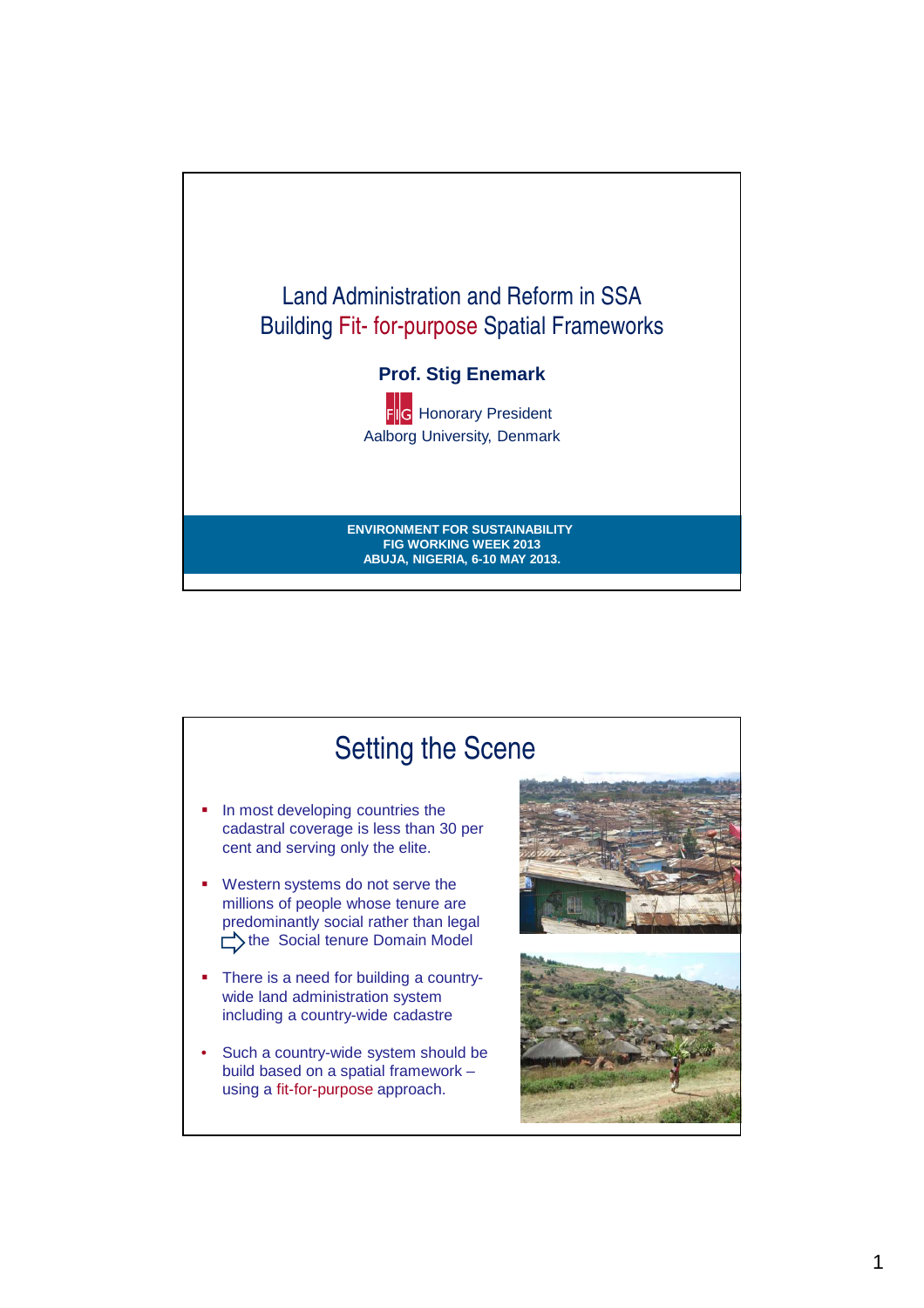

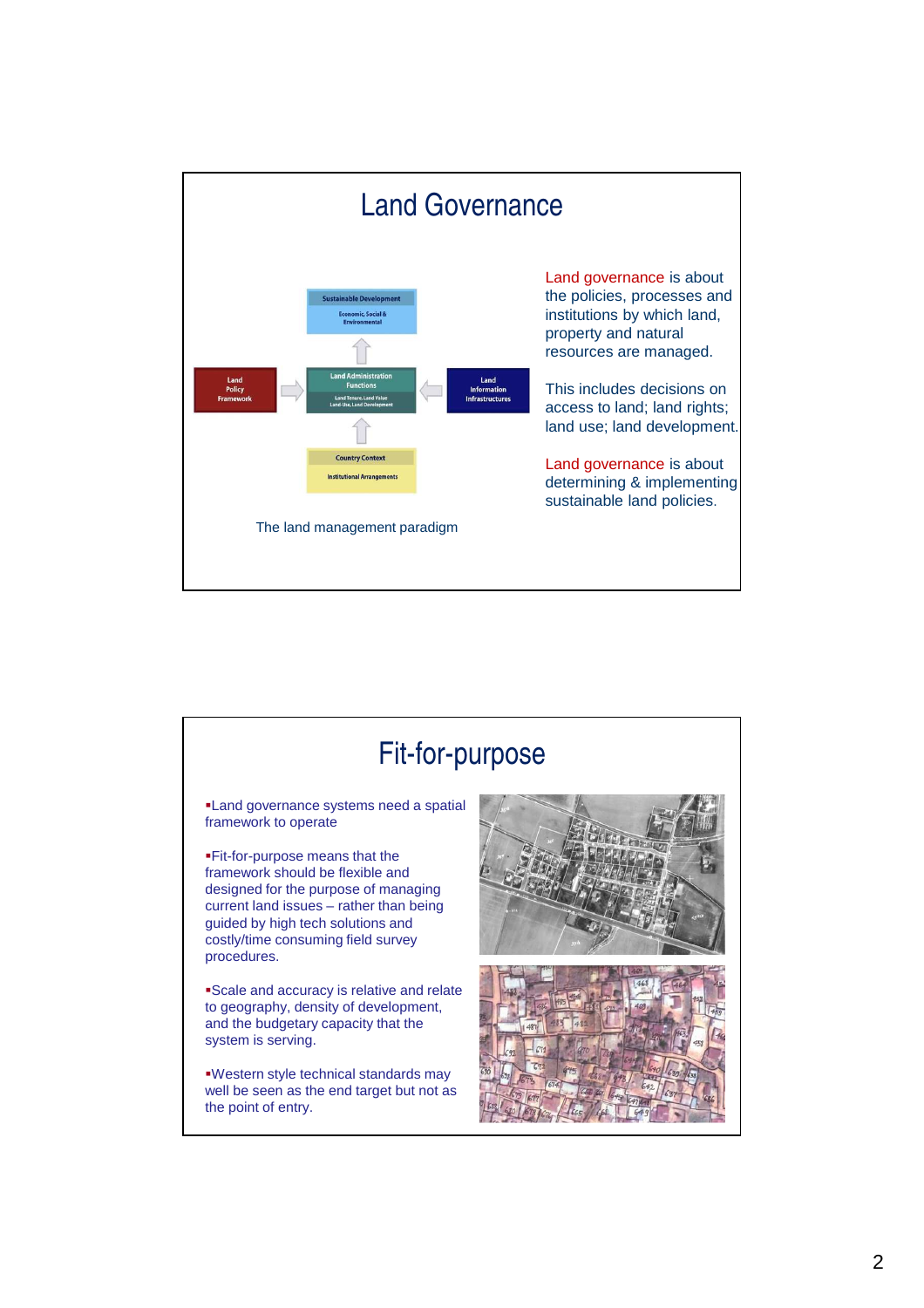

New opportunities for the land professionals as custodians of a countrywide system

| <b>Discussion</b>                                                                                                                                                                                                                                                                                                                                                                                                                                                                                                                                                                                                                            |                                                                                                                                                                                                                                                                                                                                                                                                                                                                                                                                                                                                                                                                 |
|----------------------------------------------------------------------------------------------------------------------------------------------------------------------------------------------------------------------------------------------------------------------------------------------------------------------------------------------------------------------------------------------------------------------------------------------------------------------------------------------------------------------------------------------------------------------------------------------------------------------------------------------|-----------------------------------------------------------------------------------------------------------------------------------------------------------------------------------------------------------------------------------------------------------------------------------------------------------------------------------------------------------------------------------------------------------------------------------------------------------------------------------------------------------------------------------------------------------------------------------------------------------------------------------------------------------------|
| Limitations                                                                                                                                                                                                                                                                                                                                                                                                                                                                                                                                                                                                                                  | Opportunities                                                                                                                                                                                                                                                                                                                                                                                                                                                                                                                                                                                                                                                   |
| Capacity constraints<br>Lack of budgetary capacity for<br>boundary demarcation and field<br>surveys.<br>Lack of human capacity in terms land<br>professionals and land technicians<br>Lack of institutional capacity for<br>implementing and maintaining the<br>systems<br>The spatial framework in developed<br>countries has been developed over<br>two centuries. Developing regions of<br>course can't wait for that.<br><b>Vested interests</b><br>Politicians will often rely on advice<br>٠<br>from professional bodies such as<br>surveyors, lawyers<br>Their professional codes of ethics<br>often support the existing system, and | <b>Political leadership</b><br>Setting a firm deadline will bypass<br>professional arguments and can only be met<br>by a fit-for-purpose approach.<br><b>Technology</b><br>Modern technology offers new solutions<br><b>Benefits</b><br>■<br>including all land and rights in a<br>reasonable short time and at low costs.<br>Flexible framework that can easily be<br>incrementally improved over time.<br>Leap frog many of the steps that<br>developed countries have been through.<br>New market opportunities arise for the land<br>professionals (the custodians) by serving the<br>whole territory and its population rather than<br>only a few percent. |